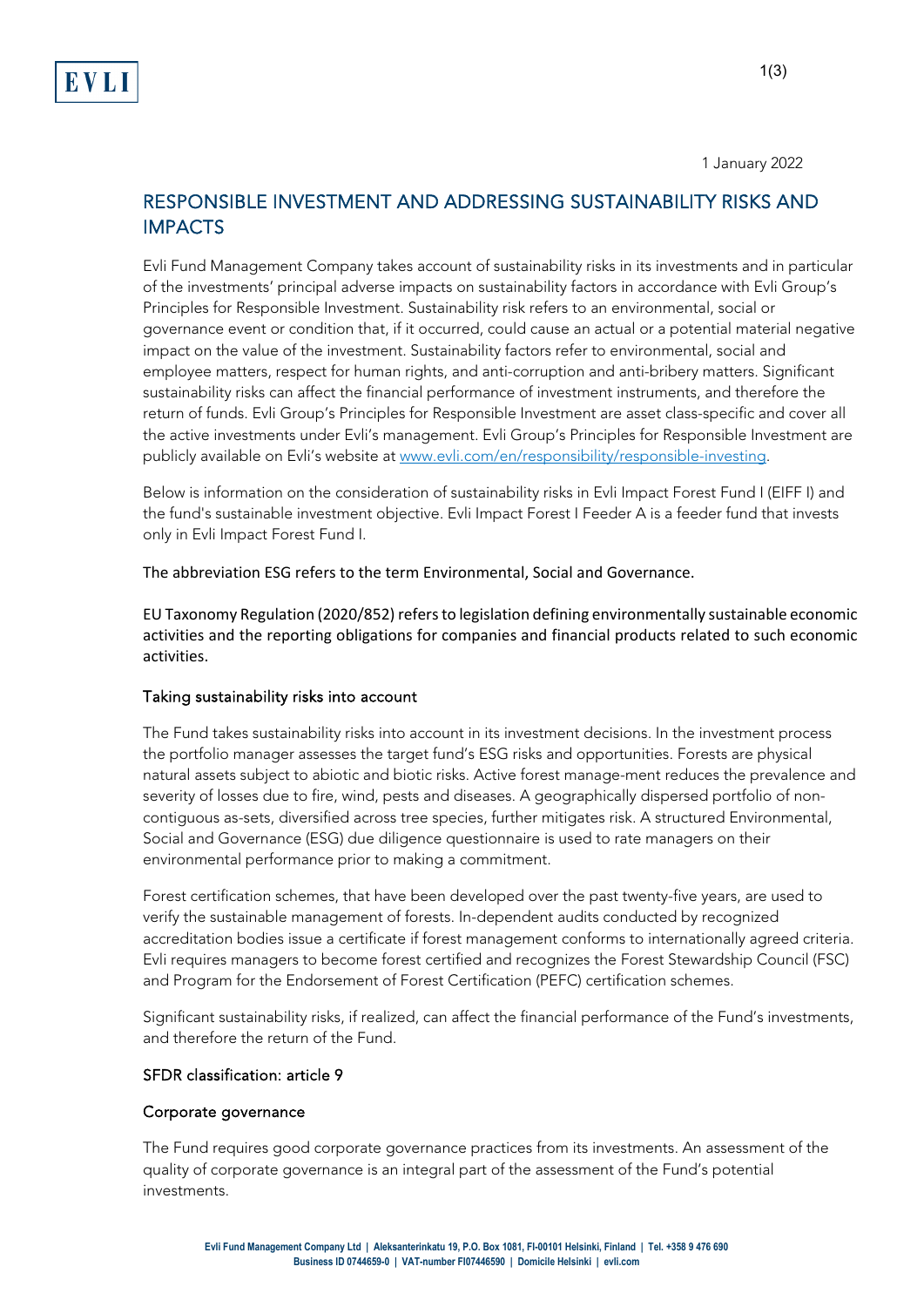

The corporate governance assessment evaluates the ability of the manager to assess and manage risks, its corporate structure, ethics policies and health and safety practices. Alignment of the manager with fund performance is also evaluated. The corporate governance assessment lays the foun-dation for long-term responsible value creation.